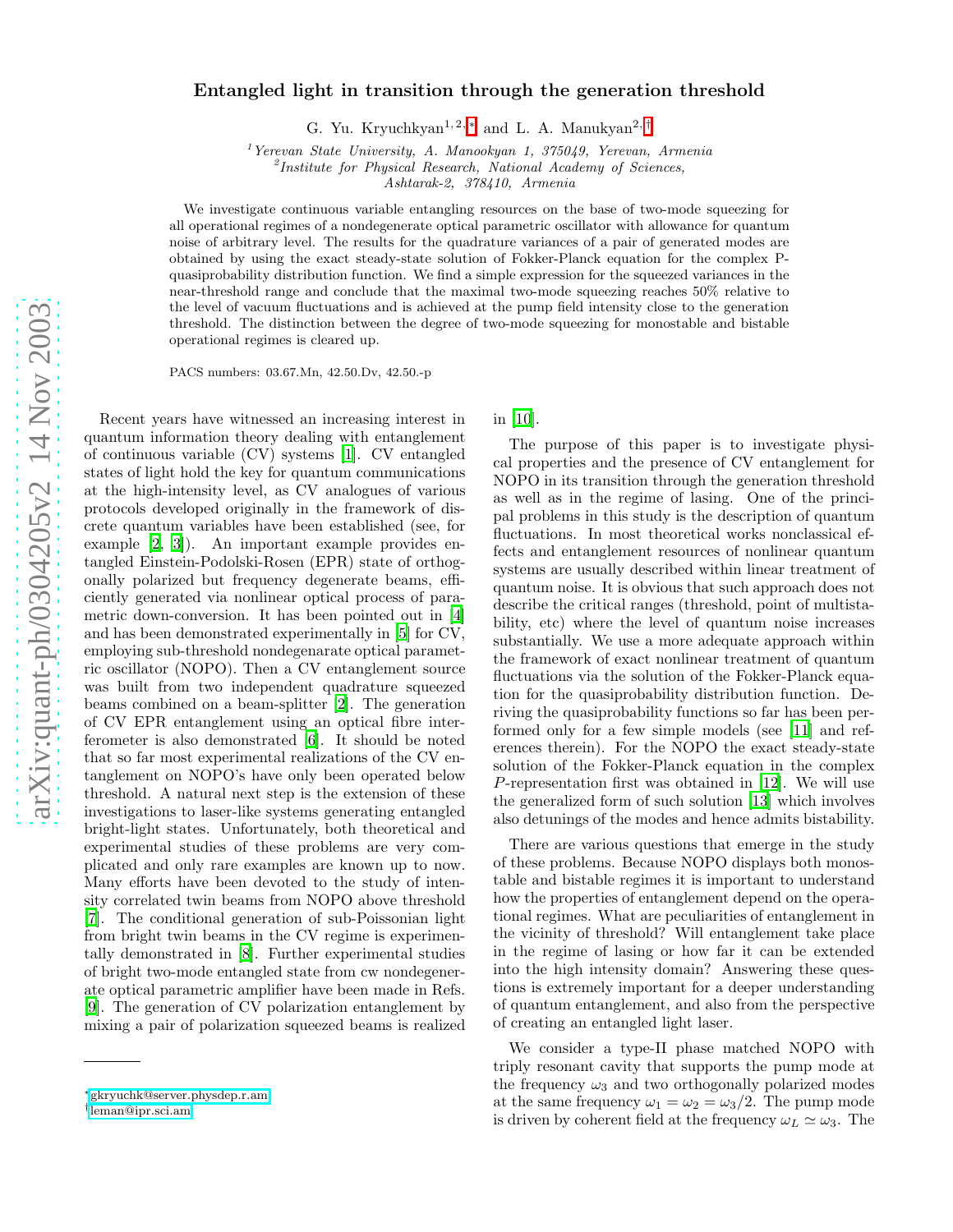<span id="page-1-0"></span>relevant interaction Hamiltonian is

$$
H = i\hbar\kappa \left( a_1^+ a_2^+ a_3 - a_1 a_2 a_3^+ \right) +
$$
  
+  $i\hbar \left( E e^{-i\omega_L t} a_3^+ - E^* e^{i\omega_L t} a_3 \right) + \sum_{i=1}^3 \left( a_i \Gamma_i^+ + a_i^+ \Gamma_i \right)$ 

where  $a_i$   $(i = 1, 2, 3)$  are the operators of the modes  $\omega_i$ ,  $\kappa$ is the coupling constant,  $E = |E| e^{i\Phi_E}$  is the complex amplitude of the pump field. The last term in [\(1\)](#page-1-0) describes mode damping in the cavity in terms of the reservoir operators  $\Gamma_i$  and  $\Gamma_i^+$ , which determine the damping factors  $\gamma_i$ . We take into account the detunings of the cavity  $\Delta_3 = \omega_L - \omega_3$ , and  $\Delta_1 = \Delta_2 = \Delta = \omega_L/2 - \omega_{1,2}$ . We also assume perfect symmetry between the orthogonally polarized modes provided that they decay at the same rate:  $\gamma_1 = \gamma_2 = \gamma$ .

It is well known that linear treatment of NOPO is not self-consistent due to the phase diffusion. According to this effect the difference between the phases of the signal and idler modes, as well as each of the phases can not be defined in the above threshold regime of generation. On the whole, the well founded linearization procedure cannot be applied for this system. Nevertheless, the linearization procedure and analysis of quantum

fluctuations for NOPO become possible due to the additional assumptions about temporal behavior of the difference between the phases of the generated modes [\[14\]](#page-6-13). Within this assumption the two-mode squeezing spectra are obtained for both below- and above-threshold regimes. These results are inapplicable in the nearthreshold as well as in the bistable ranges of generation, where a more accurate treatment of quantum noise is necessary. Our analysis of NOPO is based on the steadystate exact solution of the Fokker-Planck equation. It is obvious, that in the framework of this approach we avoid both difficulties of the linear theory. The price one has to pay for this advantage is the impossibility to perform temporal description of quantum fluctuations and hence squeezing spectra cannot be calculated. Nevertheless, our analysis does not require spectral description of squeezing and therefore we do not encounter any principal difficulties.

We start with the Fokker-Planck equation of the system in the so called complex P-representation of the density matrix and in the case of high cavity losses for the pump mode  $(\gamma_3 \gg \gamma)$ , however, in the operational regime the pump depletion effects are involved:

<span id="page-1-1"></span>
$$
\frac{\partial}{\partial t}P(\overline{\alpha},t) = \left\{-\frac{\partial}{\partial \alpha_1} \left[ -\overline{\gamma}_1 \alpha_1 + \kappa \left( \frac{E - \kappa \alpha_1 \alpha_2}{\overline{\gamma}_3} \right) \alpha_2^+ \right] - \frac{\partial}{\partial \alpha_1^+} \left[ -\overline{\gamma}_1^* \alpha_1^+ + \kappa \left( \frac{E^* - \kappa \alpha_1^+ \alpha_2^+}{\overline{\gamma}_3^*} \right) \alpha_2 \right] - \frac{\partial}{\partial \alpha_2} \left[ -\overline{\gamma}_2 \alpha_2 + \kappa \left( \frac{E - \kappa \alpha_1 \alpha_2}{\overline{\gamma}_3} \right) \alpha_1^+ \right] - \frac{\partial}{\partial \alpha_2^+} \left[ -\overline{\gamma}_2^* \alpha_2^+ + \kappa \left( \frac{E^* - \kappa \alpha_1^+ \alpha_2^+}{\overline{\gamma}_3^*} \right) \alpha_1 \right] + \kappa \frac{\partial^2}{\partial \alpha_1 \partial \alpha_2} \left[ \frac{E - \kappa \alpha_1 \alpha_2}{\overline{\gamma}_3} \right] + \kappa \frac{\partial^2}{\partial \alpha_1^+ \partial \alpha_2^+} \left[ \frac{E^* - \kappa \alpha_1^+ \alpha_2^+}{\overline{\gamma}_3^*} \right] \right\} P(\overline{\alpha}, t). \tag{2}
$$

Here  $\overline{\alpha} = (\alpha_1, \alpha_1^+, \alpha_2, \alpha_2^+), \alpha_i, \alpha_i^+$   $(i = 1, 2)$  are the independent complex variables corresponding to the operators  $a_i$ ,  $a_i^+$ , and  $\overline{\gamma}_j = \gamma_j - i\Delta_j$ ,  $(\overline{\gamma}_1 = \overline{\gamma}_2 = \overline{\gamma})$ .

The normally-ordered moments of time-dependent operators are calculated through the P-quasiprobability distribution function as

$$
\langle a_1^+(t)^k a_1(t)^l a_2^+(t)^m a_2(t)^n \rangle =
$$
  
= 
$$
\int d\alpha_1^+ d\alpha_1 d\alpha_2^+ d\alpha_2 P(\overline{\alpha}, t) \alpha_1^{+k} \alpha_1^l \alpha_2^{+m} \alpha_2^n.
$$
 (3)

Below we consider only the stationary steady-state regime and drop the time dependence of operators when calculating one-time expectation values. Using the steady-state solution of the equation [\(2\)](#page-1-1), obtained in [\[13\]](#page-6-12), and the method of integration in the complex plane [\[12](#page-6-11)] we find:

$$
\langle a_1^{+k} a_1^l a_2^{+k} a_2^l \rangle = \frac{\varepsilon^l \varepsilon^{*k}}{N} \frac{l! k!}{(\Lambda + 1)_l (\Lambda^* + 1)_k} \sum_{j=0}^{\infty} \frac{(l+1)_j (k+1)_j}{(\Lambda + l + 1)_j (\Lambda^* + k + 1)_j} \frac{p^j}{(j!)^2},\tag{4}
$$

$$
\left\langle a_1^{+m} a_1^{m} a_2^{+n} a_2^{n} \right\rangle = \frac{p^m}{2^{m+n} N} \left| \frac{m!}{(\Lambda+1)_m} \right|^2 \sum_{j=0}^{\infty} \left| \frac{(m+1)_j}{(\Lambda+m+1)_j} \right|^2 \frac{p^j}{j!(j+m-n)!}, \text{if } m \ge n,
$$
\n(5)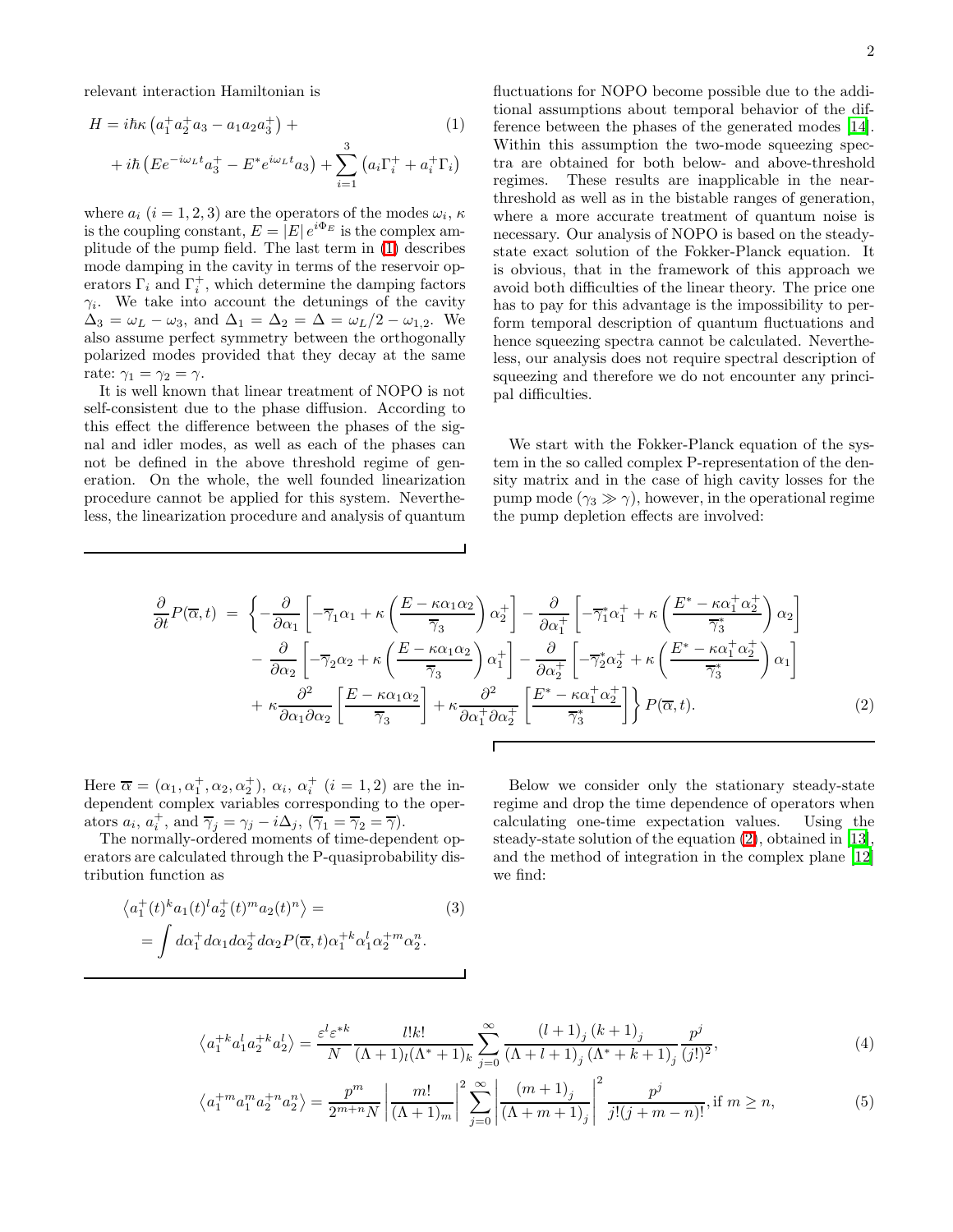$$
\left\langle a_1^{+m} a_1^{m} a_2^{+n} a_2^{n} \right\rangle = \left\langle a_1^{+n} a_1^{n} a_2^{+m} a_2^{m} \right\rangle, \text{if } n > m,
$$
\n(6)

<span id="page-2-6"></span>where  $\varepsilon = E/\kappa$ ,  $p = |2\varepsilon|^2$  is the scaled pump intensity,  $\Lambda = 2\overline{\gamma\gamma_3}/\kappa^2$ ,  $(x)_j := x(x+1)...(x+j-1)$ ,  $(x)_0 = 1$ , and

$$
N = \sum_{j=0}^{\infty} \frac{p^j}{\left| (\Lambda + 1)_j \right|^2} = \sum_{j=0}^{\infty} N_j.
$$
 (7)

<span id="page-2-0"></span>In addition to these expressions we note that the system under consideration has the following property, conditioned by its most general symmetries:

$$
\langle a_1^{+k} a_1^l a_2^{+m} a_2^n a_3^{+p} a_3^q \rangle = 0, \text{ if } k - l \neq m - n. \tag{8}
$$

This property is the consequence of the rotational sym-metry of the Hamiltonian [\(1\)](#page-1-0)  $U(\theta) H U^{-1}(\theta) = H$  for any  $\theta$ , where  $U(\theta) = \exp[i\theta (a_1^{\dagger} a_1 - a_2^{\dagger} a_2)]$ . Since the Lindblad part of the master equation is invariant with respect to such transformation too, then the steady state density operator of NOPO must commute with  $U(\theta)$ :  $U(\theta) \rho U^{-1}(\theta) = \rho$ , whereupon we arrive at the relation [\(8\)](#page-2-0).

<span id="page-2-3"></span>We will use only the photon number and the  $\langle a_1 a_2 \rangle$ moment in the further discussion, so we write their expressions explicitly:

$$
n = \langle a_1^+ a_1 \rangle = \langle a_2^+ a_2 \rangle = \frac{1}{2N} \sum_{j=1}^{\infty} \frac{j p^j}{\left| (\Lambda + 1)_j \right|^2}, \quad (9)
$$

$$
\langle a_1 a_2 \rangle = \frac{e^{i\Phi_E}}{2N\sqrt{p}} \sum_{j=1}^{\infty} \frac{j(\Lambda^* + j) p^j}{\left| (\Lambda + 1)_j \right|^2}.
$$
 (10)

We note that the state generated in NOPO is non-Gaussian one, i.e. its Wigner function is non-Gaussian [\[15\]](#page-6-14). So far, the inseparability problem for bipartite non-Gaussian states is far from being understood. On the theoretical side, the necessary and sufficient conditions for the separability of bipartite CV systems have been fully developed only for Gaussian states [\[16](#page-6-15)]. To characterize CV entanglement we have chosen the inseparability criterion based on the total variance of a pair of EPR type operators. For a pair of optical beams generated in NOPO this criterion characterizes the entanglement in terms of quadrature operators

$$
X_k = X_k(\theta_k, t) = \frac{1}{\sqrt{2}} \left[ a_k^+(t) e^{-i\theta_k} + a_k(t) e^{i\theta_k} \right],
$$
  
\n
$$
Y_k = Y_k(\theta_k, t) = X_k(\theta_k - \frac{\pi}{2}, t),
$$
\n(11)

<span id="page-2-1"></span> $(k = 1, 2)$  and due to the mentioned symmetries is reduced to the following form:

$$
V(\theta_1, \theta_2) := V(X_1 - X_2) \equiv V(Y_1 + Y_2) < 1. \tag{12}
$$

Here  $V(x)$  is a convenient short-hand notation for the variance  $\langle x^2 \rangle - \langle x \rangle^2$ . Inequalities [\(12\)](#page-2-1) require the variances of both conjugate variables  $X_1 - X_2$  and  $Y_1 + Y_2$ 

to drop below the level of vacuum fluctuations. Since the states of NOPO are non-Gaussian, the criterion [\(12\)](#page-2-1) is only sufficient for inseparability.

At this point we must note the difference between the focus of our paper and most of the preceding work devoted to the study of two-mode squeezing. It is an established standard to describe squeezing with the spectra of quantum fluctuations of the considered variables. The recent experiment on spectral investigation of criteria for CV entanglement was presented in the paper [\[17\]](#page-6-16). Unlike that, we aim to analyze the separability properties of the system solely with the help of the criterion [\(12\)](#page-2-1), which involves a single integral characteristic of the NOPO quantum state. For the completeness of the results it is useful to remind how intracavity variances are related to the spectra of squeezing of output fields. For this, let us consider the special scheme of generation, when the couplings of in- and out-fields occur at only one of the ring-cavity mirrors. For the case when only the fundamental mode is coherently driven by the pump field, while subharmonic modes are initially in the vacuum state, we have for the output fields  $a_i^{out}(t) = \sqrt{2\gamma}a_i(t), (i = 1, 2)$ . The spectra of two-mode quadrature amplitude squeezing is

$$
S(\omega, \theta_1, \theta_2) = \qquad (13)
$$
  
= 
$$
\int_{-\infty}^{\infty} e^{i\omega \tau} \langle X_{-}^{out}(\theta_1, \theta_2, t) X_{-}^{out}(\theta_1, \theta_2, t + \tau) \rangle d\tau.
$$

Here  $X_1^{out}(\theta_1, \theta_2, t) = \sqrt{2\gamma} [X_1(\theta_1, t) - X_2(\theta_2, t)],$  and t is sufficiently large  $(t \gg \gamma^{-1})$  to ensure steady state, so that  $S(\omega, \theta_1, \theta_2)$  does not depend on t.

The variance  $V(\theta_1, \theta_2)$  is expressed with the above spectra in the following way:

$$
2\gamma V(\theta_1, \theta_2) = \frac{1}{2\pi} \int_{-\infty}^{\infty} S(\omega, \theta_1, \theta_2) d\omega.
$$
 (14)

<span id="page-2-5"></span>Let us turn to the integral variances. With an appropriate selection of the phases  $\theta_k$  of the quadrature amplitudes, namely

$$
\theta_1 + \theta_2 = \arg \langle a_1 a_2 \rangle, \qquad (15)
$$

<span id="page-2-2"></span>we arrive at the following minimum value of  $V(\theta_1, \theta_2)$ 

$$
V_{\min} = 1 + 2\left(n - |\langle a_1 a_2 \rangle|\right). \tag{16}
$$

<span id="page-2-4"></span>Detailed physical analysis of the variance [\(16\)](#page-2-2) on the base of the exact expressions  $(9)$ ,  $(10)$  seems to be a rather complicated task. To proceed further we transform the formula [\(10\)](#page-2-3) to a more appropriate form

$$
\langle a_1 a_2 \rangle = e^{i\Phi_E} \frac{n}{\sqrt{p}} \left( \Lambda^* + 2n + \frac{p}{n} \frac{\partial n}{\partial p} \right). \tag{17}
$$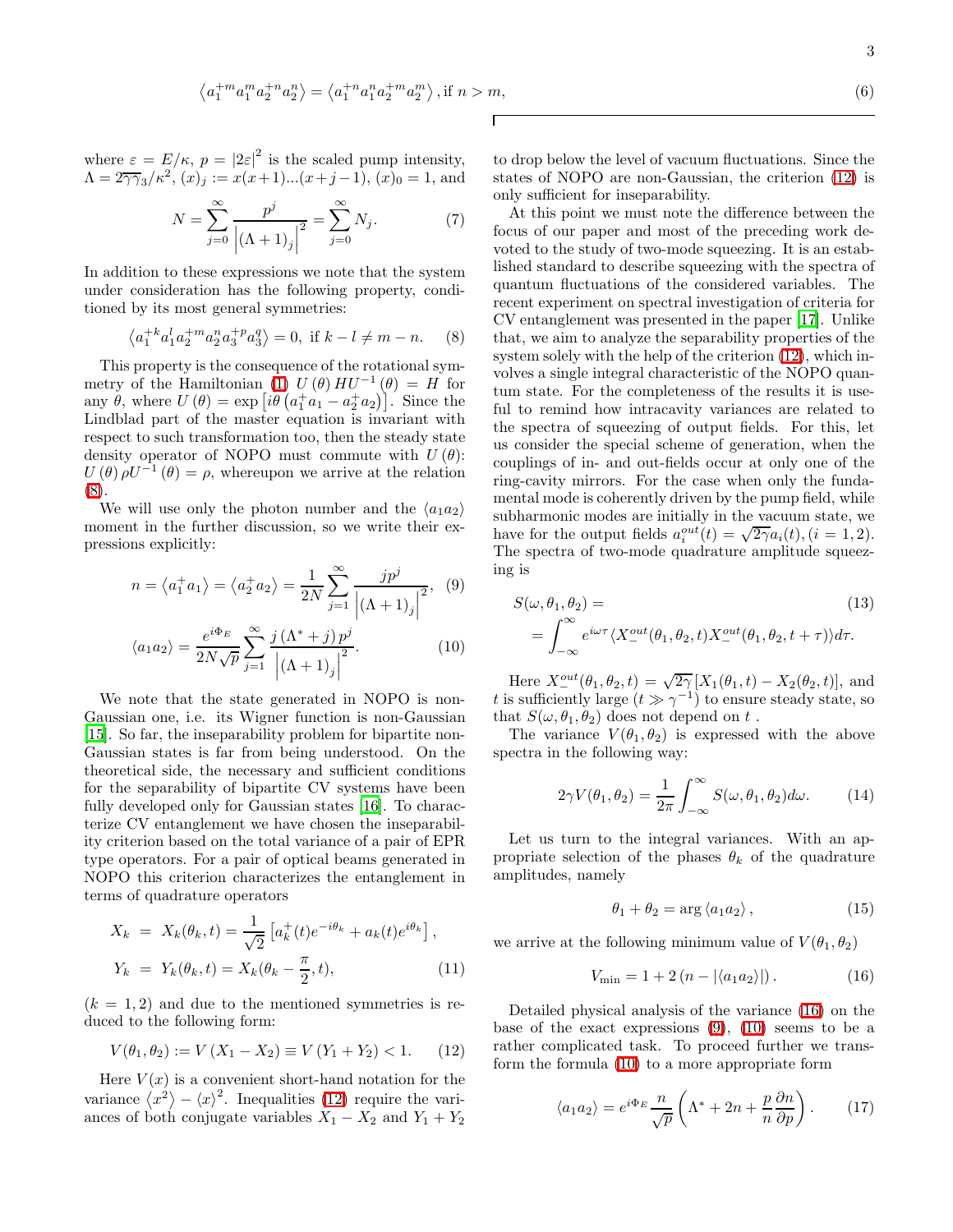

<span id="page-3-0"></span>FIG. 1: Scaled mean photon number versus dimensionless amplitude of the pump field  $E_s = (2\kappa/\gamma \gamma_3)|E|$  for monostable (curve 1,  $\Delta/\gamma = 1$ ), interjacent (curve 2,  $\Delta/\gamma = 3$ ) and bistable (curve 3,  $\Delta/\gamma = 7$ ) regimes  $(\kappa/\gamma = 0.5, \gamma_3/\gamma = 18)$ . Dot curve visualizes the classical analysis for the bistable case.



<span id="page-3-1"></span>FIG. 2: Minimized variance  $V(X_1 - X_2)$  versus dimensionless amplitude of the pump field  $E_s$  for the same parameters as for Fig. [1.](#page-3-0)

What is important is that  $\langle a_1 a_2 \rangle$  is expressed with n in a simple enough form, much easier to understand than its expansion in powers of p. The advantage of that form is due to the intuitiveness of the behavior of  $n$  in various feasible operational regimes. Moreover, semiclassical solution for the mean photon number, where applicable, can be employed to obtain a semiclassical solution for  $\langle a_1 a_2 \rangle$ . To this end, we remind relevant results of the semiclassical approximation. In the regime below threshold  $p < p<sup>th</sup>$  the excitations of modes are at the level of spontaneous noise, and above threshold they have the form

<span id="page-3-3"></span>
$$
n_{cl} = \frac{1}{2} \left( -\operatorname{Re}\Lambda + \sqrt{p - (\operatorname{Im}\Lambda)^2} \right). \tag{18}
$$



<span id="page-3-2"></span>FIG. 3: Illustration of the critical region squeezing for small values of  $\kappa/\gamma$  ratio.  $\kappa/\gamma = 0.5$  for the solid line, and  $\kappa/\gamma =$ 10<sup>−</sup><sup>6</sup> for the dot line.

The case  $Re \Lambda > 0$  corresponds to monostable dynamics with threshold  $p_m^{th} = |\Lambda|^2$ . (The corresponding threshold value of the pump field  $E^{th}$  =  $|(\gamma - i\Delta)(\gamma_3 - i\Delta_3)|/\kappa$ . The opposite case Re  $\Lambda < 0$ is bistable with threshold  $p_b^{th} = (\text{Im }\Lambda)^2$  and the stability region of the zeroth solution extending up to  $p =$  $|\Lambda|^2$ . For completeness, we present in Fig. [1](#page-3-0) quantummechanical results for mean photon number of the modes [\(9\)](#page-2-3) for three values of detunings corresponding to monostable, bistable and interjacent (Re  $\Lambda = 0$ ) regimes. For the bistable dynamics the critical region, i.e. the range of the pump intensity, where the system passes onto the nontrivial classical branch, lies between  $p_b^{th}$  and  $|\Lambda|^2$ . The quantum critical region of monostable dynamics is in the vicinity of the generation threshold  $p_m^{th} = |\Lambda|^2$ .

We are now in a position to study the entanglement effects and will state the main results of the paper. What is important is that we find the quantities  $(9)-(10)$  $(9)-(10)$ through the exact steady-state solution of the Fokker-Planck equation and carry out an exact quantum statistical analysis.

Fig. [2](#page-3-1) illustrates the dependence of  $V_{\text{min}}$  on the pump amplitude. One can see that for monostable dynamics (curve 1) entanglement is realized in the entire range of pump intensities. In all cases maximal degree of twomode squeezing  $V_{\text{min}} = 0.5$  is achieved within the critical region. Above the critical point mean photon numbers of the modes increase considerably and variance  $V_{\text{min}}$  starts to increase too. For the bistable case (curve 3) growth of  $V_{\text{min}}$  is much faster and larger so that the sufficient criterion for inseparability [\(12\)](#page-2-1) is not fulfilled. Note that  $V_{\text{min}}$  has a sharp peak in the critical range of bistability. Anyway in the far-above threshold region the CV entanglement of the system is guaranteed. More exactly, the asymptotic value of  $V_{\text{min}}$  for all detunings is equal to 0.75.

Attentive reader of this article must be somewhat confused by the unnatural value of  $\kappa/\gamma$  ratio selected to plot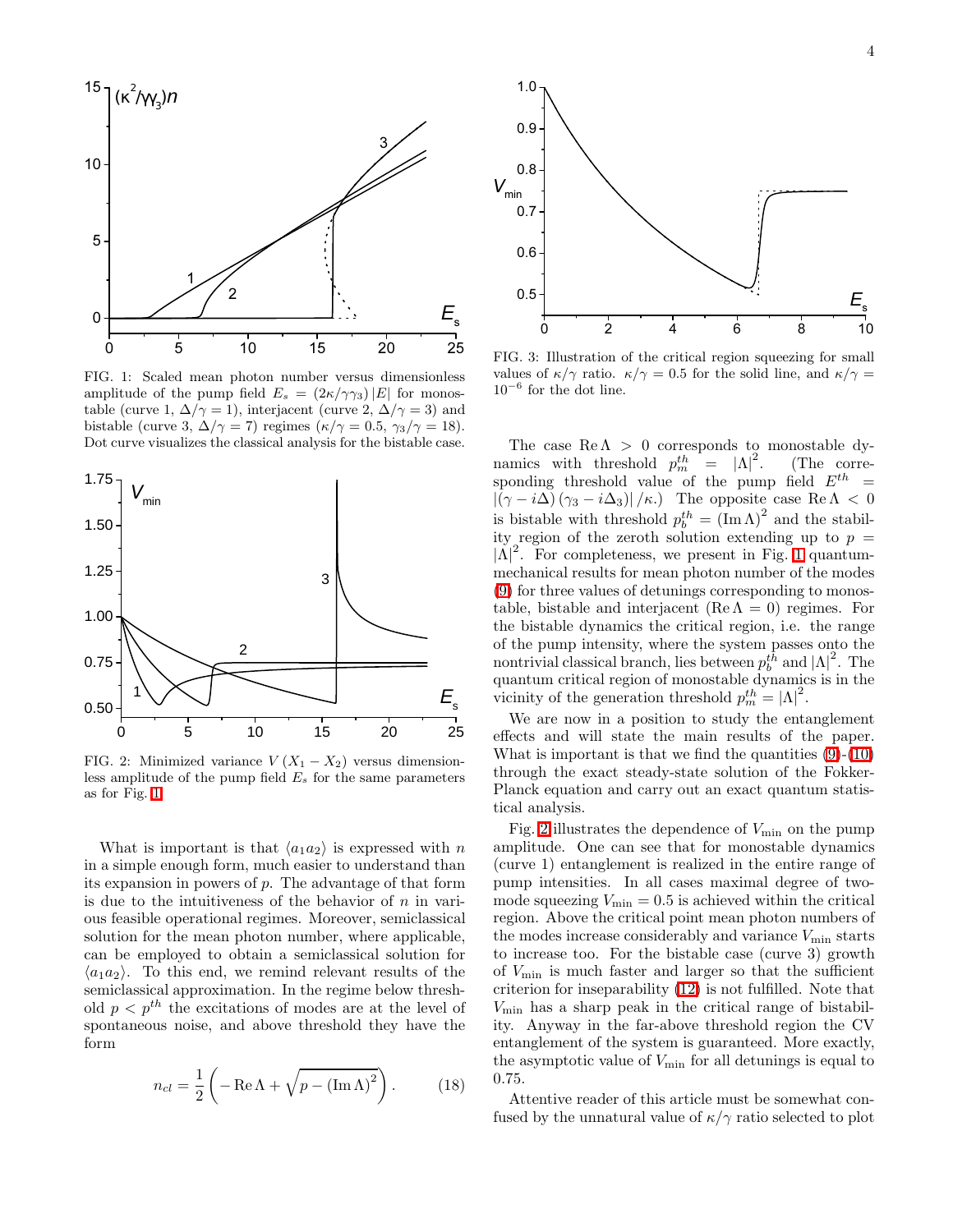the figures. We emphasize that the choice of parameters is conditioned merely by illustrative purposes. For smaller, experimentally available values of the parameter  $\kappa/\gamma \sim 10^{-6} \div 10^{-8}$ , the behavior of  $V_{\text{min}}$  is not changed qualitatively in comparison with the results of Fig. [2.](#page-3-1) To illustrate this fact we plot in Fig. [3](#page-3-2) the behavior of  $V_{\text{min}}$  in the interjacent regime and for two values of  $\kappa/\gamma$ . One can see that for the more realistic parameter value  $\kappa/\gamma = 10^{-6}$  behavior in the vicinity of the critical point is more abrupt, which is just a result of critical region being much narrower. For the bistable dynamics this narrowing of the critical region makes the peak of  $V_{\text{min}}$  (Fig. [2,](#page-3-1) curve 3) much sharper, the rest of the plot remaining unchanged.

It is remarkable that equations [\(16\)](#page-2-2), [\(17\)](#page-2-4) allow to explain qualitatively and even quantitatively the numerical results obtained.

1. In the far below-threshold regime mean photon number can be represented linear in  $p: n =$  $p/2 |\Lambda + 1|^2 \ll 1$ . Using this formula it is easy to check that the condition  $V_{\text{min}} < 1$  is fulfilled for any  $\Lambda$  within the entire domain where the weak pump approximation is valid.

2. In the far above-threshold range  $(p \gg |\Lambda|^2)$  we can make use of the semiclassical expression [\(18\)](#page-3-3) together with  $(10)$  to study the variance  $V_{\text{min}}$ . To this end we write  $n = n_{cl} + \delta n$ , and neglect  $\delta n$  only where that doesn't lead to loss of accuracy in the formula [\(16\)](#page-2-2). After some algebra (see Appendix [A\)](#page-5-0) we arrive at the following expression:

$$
\lim_{p \to \infty} V_{\text{min}} = 0.5 - 2\delta n. \tag{19}
$$

<span id="page-4-2"></span>Straightforward, but complicated analytical calculations on the formula [\(9\)](#page-2-3) show that  $\delta n \rightarrow -0.125$  in the limit  $p \to \infty$ , which leads to the asymptotic value  $V_{\text{min}} = 0.75 < 1$  (find in Appendix [B](#page-5-1) several hints regarding our analysis of  $\delta n$ . Therefore, as our analysis shows with allowance for quantum fluctuations of arbitrary level, CV entanglement is always achieved in NOPO above threshold. What is remarkable, is that a very small quantum correction  $\delta n$  to the semiclassical intracavity photon number plays an essential role to the production of entanglement in high-intensity level. Obtained result seems interesting as provides the example of preserving CV entanglement in the high-intensity domain.

3. In the near-threshold and bistability regimes analytical study is too complicated. We have carried out strict analysis only for the monostable case ( $\Delta\Delta_3 < \gamma\gamma_3$ ), assuming  $\kappa/\gamma \ll 1$ . We perform expansion of  $V_{\text{min}}$ around the minimum point  $p_{\min}$  in powers of parameter  $s := |\Lambda|^{-1/2}$   $(s \sim \kappa/\gamma)$  keeping only the significant terms (technics similar to those described in Appendix [B](#page-5-1) is used). The result, expressed through the pump field intensity  $I \sim |E|^2$ , is the following:

<span id="page-4-0"></span>
$$
V_{\min} = 0.5 + c^3 f_1(c)s + \frac{f_2(c)}{s} \left(\frac{I - I_{\min}}{I_{th}}\right)^2, \qquad (20)
$$

<span id="page-4-1"></span>where

$$
I_{\min} = I_{th} \left[ 1 + f_3 \left( c \right) s \right],\tag{21}
$$

 $c = \sqrt{\cos(\arg \Lambda)}, f_1(c) > 0.0164, f_2(c) = 0.113 +$  $0.00221c - 0.330c^2 + 0.371c^3 - 0.132c^4$ ,  $f_3(c) = -2.219 +$  $0.217c + 2.83c^2$ . Note that for fixed damping rates  $\gamma_i$ c is a decreasing function of detuning, and  $c = 1$  at exact resonance. Formula [\(20\)](#page-4-0) is valid for  $c^5 \gg s$ (i.e. not too close to the interjacent regime  $c = 0$ ) and  $|(I - I_{\min})/I_{th}| \ll s^2.$ 

Let us discuss the results  $(20)$ ,  $(21)$  in more detail. Positiveness of  $f_1(c)$  means that the minimal value of  $V_{\text{min}}$  doesn't drop below 0.5. This result differs from the studied case of the perfect two-mode squeezing generated in an undamped NOPA, where  $V_{\text{min}}$  vanishes. Evidently, in our system the larger limiting value for  $V_{\text{min}}$  is due to dissipation and cavity feedback effects. Then we see that the point of maximal two-mode squeezing  $I_{\min}$  is located close to the generation threshold  $I_{th}$ . Function  $f_3(c)$  is negative for values of  $c$  close to zero, however it increases and becomes positive as c approaches 1. Thus the point of maximal two-mode squeezing can be located both below and above the generation threshold of monostable dynamics.

Formulae [\(20\)](#page-4-0) and [\(21\)](#page-4-1) are an example of a result that couldn't be obtained with the help of linear treatment of quantum fluctuations. Although the linearized theory gives correct expressions for  $V_{min}$  in the below- and above-threshold ranges, it not only fails to link those solutions through the narrow range of the generation threshold of monostable regime, but also turns entirely invalid in the interjacent and bistable regimes.

In the light of experimental investigations of CV quadrature entanglement in NOPA and NOPO [\[9](#page-6-8), [18\]](#page-6-17), the obtained value for the highest achievable squeezing of  $3 dB (V_{\text{min}} = 0.5)$  may seem inadequate. Indeed, the measurements of the frequency spectra of the variances of the output quadrature-phase amplitudes reveal up to 3.7 dB squeezing for NOPA [\[9](#page-6-8)], and up to 4.9 dB squeezing for NOPO operating above threshold [\[18](#page-6-17)]. However, we remind that our results pertain to the full squeezing of the system and not the spectral component squeezing. Moreover, as noted in [\[19](#page-6-18)], states with even perfect squeezing of a certain spectral component may be nonsqueezed in the full sense. Note, that complete study of that question is beyond the scope of this paper.

Our results allow us to explain qualitatively the growth of  $V_{\text{min}}$  in the critical region of bistability. We remind that the minimization of the variance  $V$  is performed through a specific selection of phases of the quadrature amplitudes  $X_k$  and  $Y_k$  - see formula [\(15\)](#page-2-5). In the bistable regime the state can be regarded as a mixture  $\hat{\rho} = p_w \hat{\rho}_w + p_s \hat{\rho}_s$  of two states corresponding to the weakly and strongly excited semiclassical stable solutions. What if both  $\rho_w$  and  $\rho_s$  are highly squeezed two-mode states, but the minimizing phases are rather different for them? In this case the minimal variance for their mixture will be achieved for an intermediate value of the phases, which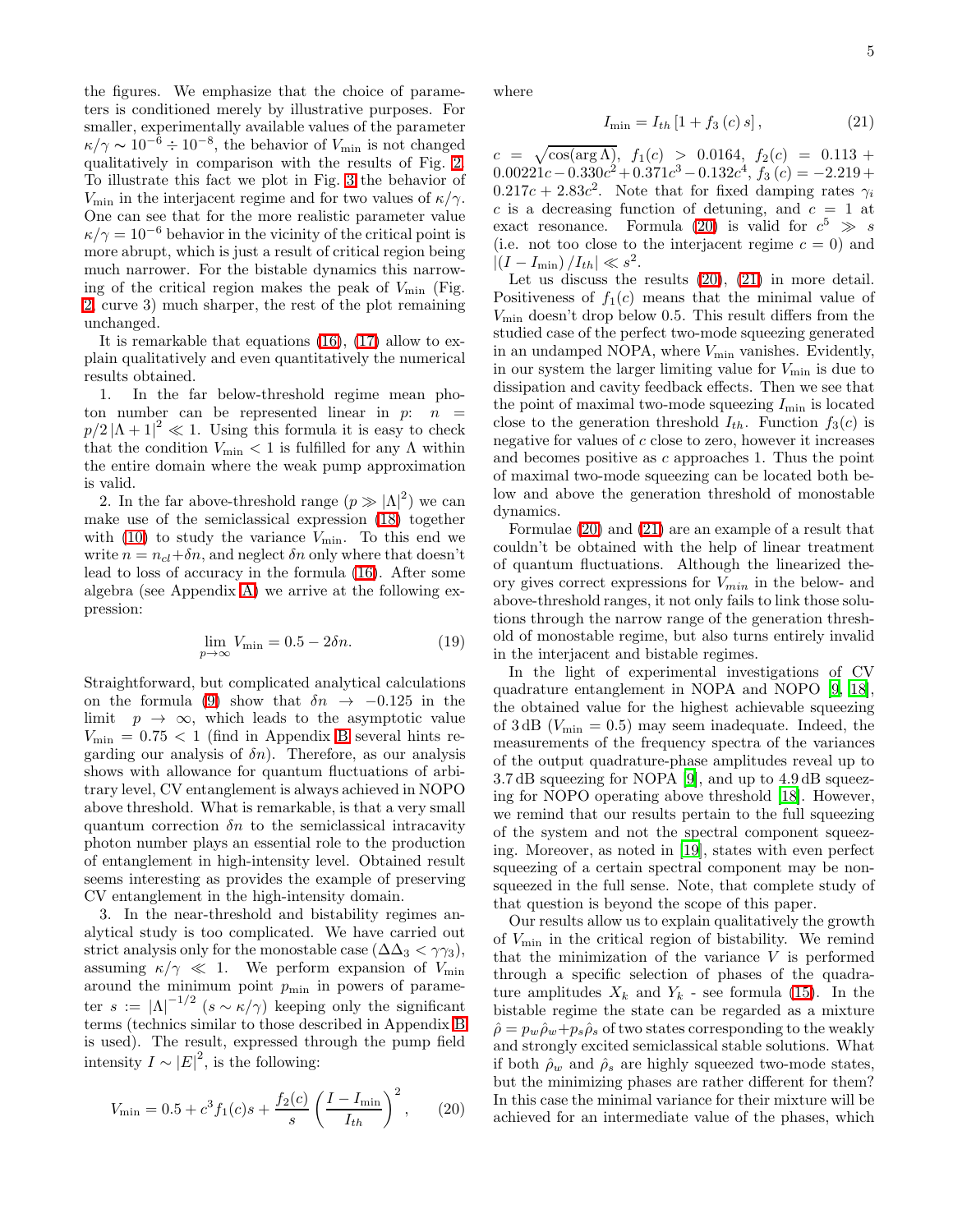

<span id="page-5-2"></span>FIG. 4:  $\Theta = \arg \langle a_1 a_2 \rangle - \Phi_E$  versus dimensionless amplitude of the pump field  $E_s$  for the same parameters as for Fig. [1.](#page-3-0)

is good for none of them. The analysis of the phase of  $\langle a_1 a_2 \rangle$  suggests that this is indeed the reason. Fig. [4](#page-5-2) shows that the minimizing phase changes very abruptly in the bistable critical region. In this context we note that in the critical bistable regime the state is extremely different from Gaussian and therefore the condition  $V_{\text{min}} > 1$ does not witness against entanglement since the criterion [12](#page-2-1) provides only sufficient condition for CV entanglement in this case.

In summary, we have investigated CV entangling resources for all operational regimes of nondegenerate OPO in the most basic and explicit way through the P-complex probability distribution. We have studied the entanglement as two-mode squeezing and have shown that entanglement is present in the system for quantum noise of arbitrary level and, what is remarkable, for a wide range of intensity of the coherent driving field including the far-above-threshold limit. The numerical and analytical analysis for the quantum critical range of NOPO has provided a clear distinction between the degree of two-mode squeezing for monostable and bistable regimes. Most favorable is the monostable regime where CV entanglement can be maintained for all values of the pump intensity and for experimentally available parameters. In our study we have not analyzed any entanglement measure which is extremely difficult to handle analytically for non-Gaussian states [\[20](#page-6-19)]. This topic is currently being explored and will be the subject of forthcoming work. We hope the results obtained can serve as a guide for further theoretical and experimental studies of bright CV entangled light.

## Acknowledgments

Acknowledgements: We gratefully acknowledge useful discussions with H. H. Adamyan, H. K. Avetissyan, J. Bergou and C. W. Gardiner. This work was supported by the NFSAT PH 098-02/CRDF grant no. 12052 and the ISTC grant no. A-353.

## APPENDIX A: ASYMPTOTIC FORM OF  $V_{\rm min}$

<span id="page-5-0"></span>Supposing that for  $p \gg |\Lambda|^2$  *δn* is monotonous and  $\delta n \ll n_{cl}$  (these assumptions are justified during a later analysis) it can be easily shown that  $n \approx \frac{1}{2}\sqrt{p}$  and

$$
\lim_{p \to \infty} \frac{p}{n} \frac{\partial n}{\partial p} = \frac{1}{2},\tag{A1}
$$

<span id="page-5-3"></span>The following exact expression is also not difficult to obtain using formula [\(17\)](#page-2-4):

$$
|\langle a_1 a_2 \rangle| = n \sqrt{1 + \frac{Q}{p} \left( 2\delta n + \frac{p}{n} \frac{\partial n}{\partial p} \right)},
$$
 (A2)

where

$$
Q = 2\sqrt{p - (\operatorname{Im}\Lambda)^2} + 2\delta n + \frac{p}{n}\frac{\partial n}{\partial p}.
$$
 (A3)

 $Q \approx 2\sqrt{p}$ , when  $p \to \infty$ . Therefore [\(A2\)](#page-5-3) can be expanded into series, whereupon we find

$$
|\langle a_1 a_2 \rangle| = n + \frac{nQ}{2p} \left( 2\delta n + \frac{p}{n} \frac{\partial n}{\partial p} \right) + O(p^{-\frac{1}{2}}), \quad (A4)
$$

<span id="page-5-1"></span>This immediately yields the asymptotic behavior [\(19\)](#page-4-2) of  $V_{\text{min}}$ .

## APPENDIX B: ASYMPTOTIC VALUE OF δn

We decompose the value of  $2n_{cl}$  into the integer and fraction parts:  $2n_{cl} = \mu + \xi$ , with  $\mu = E[2n_{cl}]$  and  $\xi =$  $F\{2n_{cl}\}.$  After that we can write:

$$
\delta n = n - n_{cl} = \frac{F}{2N} - \frac{\xi}{2},
$$
\n(B1)

where

$$
F = \sum_{j=0}^{\infty} (j - \mu) N_j,
$$
 (B2)

and N and  $N_j$  are defined with formula [\(7\)](#page-2-6).

It can be shown that  $N_{\mu}$  is the largest term in N and that the values of  $N$  and  $F$  can be calculated with sufficient precision by summing only about  $O(\sqrt{\mu})$  terms around  $N_{\mu}$ . Within that range of indices the term  $N_{\mu+j}$ can be represented as below:

$$
N_{\mu+j} \approx \exp\left[-\frac{j(j+1-2\xi)}{\mu}\right].
$$
 (B3)

Summation of such terms can be safely replaced with integration, with bounds extended to infinity. We finally obtain the following expression for N:

$$
N \approx \sqrt{\pi \mu} \exp\left[\frac{(1 - 2\xi)^2}{4\mu}\right] N_{\mu}.
$$
 (B4)